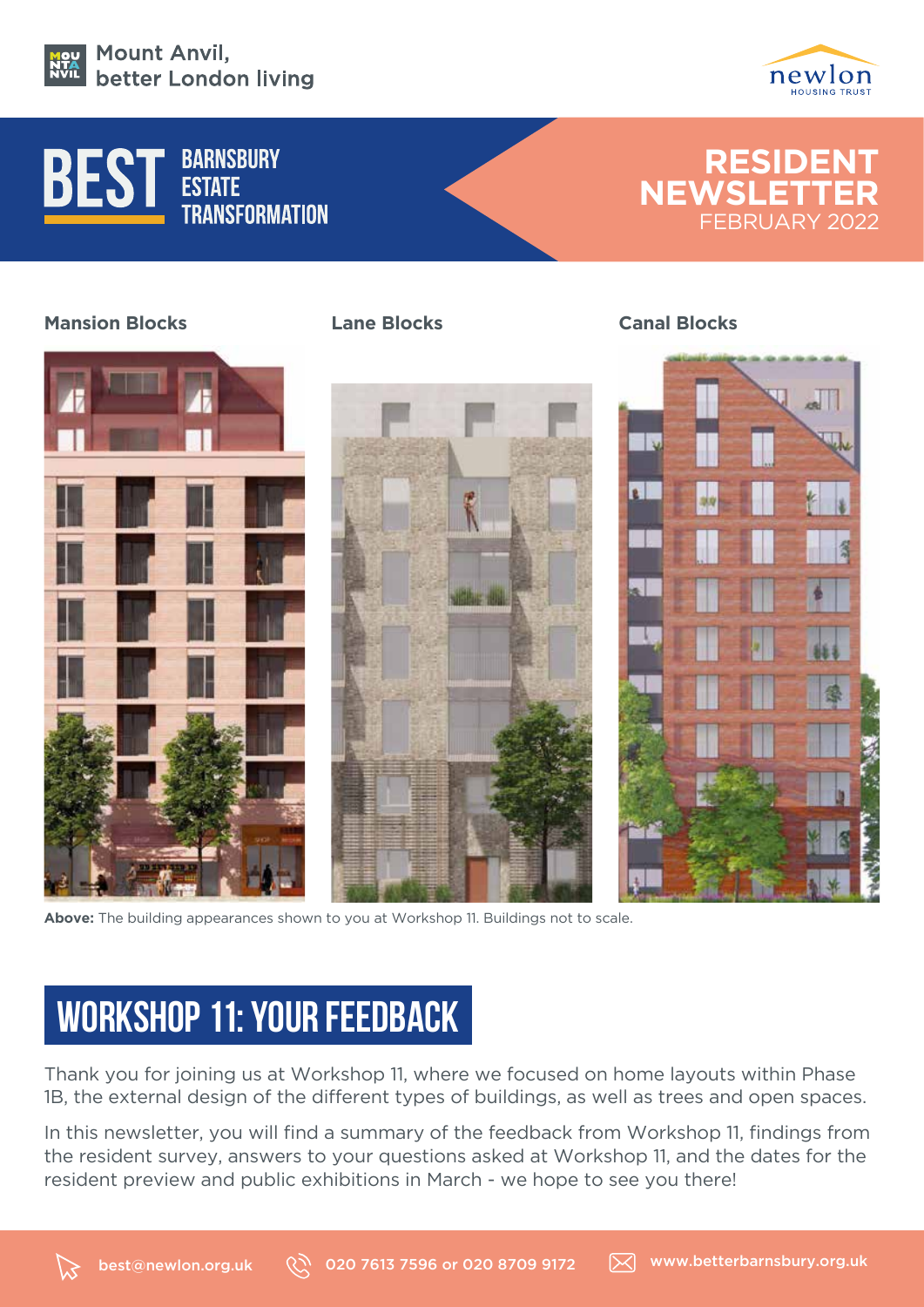# **COMMUNITY SURVEY**

Last year, we ran a Community Survey to find out how you were feeling about your current home and the proposed changes to the Barnsbury Estate. We've been working through the results and will be using them to shape and continuously strengthen engagement throughout this year and beyond.

## **THANKS TO ALL 125 OF YOU WHO TOOK PART - AND CONGRATULATIONS TO THE LUCKY 3 WINNERS OF OUR £100 PRIZE DRAW!**

The results have told us that there is a real sense of community across the Estate - you're proud of where you live and you don't want to lose the connection you have with your community. We also found that many of you feel the homes, buildings and outdoor spaces at Barnsbury contribute little to your health and wellbeing. We're glad to hear that you love where you live and will be working with you to make sure that sense of pride and community continues, as well as creating homes, buildings and outdoor spaces that positively impact on your mental and physical health in the short and long term.

**NEXT STEPS:** We'll be asking you to get involved in the Community Survey each year. This will help us understand where we're living up to expectations and where we're not. This transformation is ultimately about you and providing you with a happier, safer and more comfortable home and community that better meets your needs, so we need to keep checking in with you on this.

Each set of survey results will then be discussed in more detail with the Resident Design Group to inform decisions.

If you would like to talk to someone about your mental health, there are free services with trained professionals such as **MIND** on **0300 123 3393**.

## **WORKSHOP 11: POLL RESULTS**

We asked you to take part in a series of polls during the workshop, so that we can better understand your feelings and thoughts on our proposals. Here's what they found:

### **PHASING**

**168%** of you said that you at least slightly understand the phasing plan.

## **HOME TYPES**



**86%** of you said that you felt positive or neutral about the typical home types presented at Workshop 11.

## **BUILDING APPEARANCES**

**91%** of you said that you felt positive or neutral about the proposed exterior of the buildings.

## **TREE STRATEGY**

**93%** of you said that you felt positive or neutral about the proposed tree strategy.

## **CANAL LANDSCAPING**

**60%** of you said that you'd prefer no  $\bullet$  through access to the canal, opting instead for a resident-only courtyard.

## **WORKSHOP 11**



**100%** of you that attended our online sessions rated the meetings 5/10 or higher.

## **BEST TRANSFORMATION**



**As always, we'll continue to use your feedback to shape our proposals and will investigate the best options for the transformation!**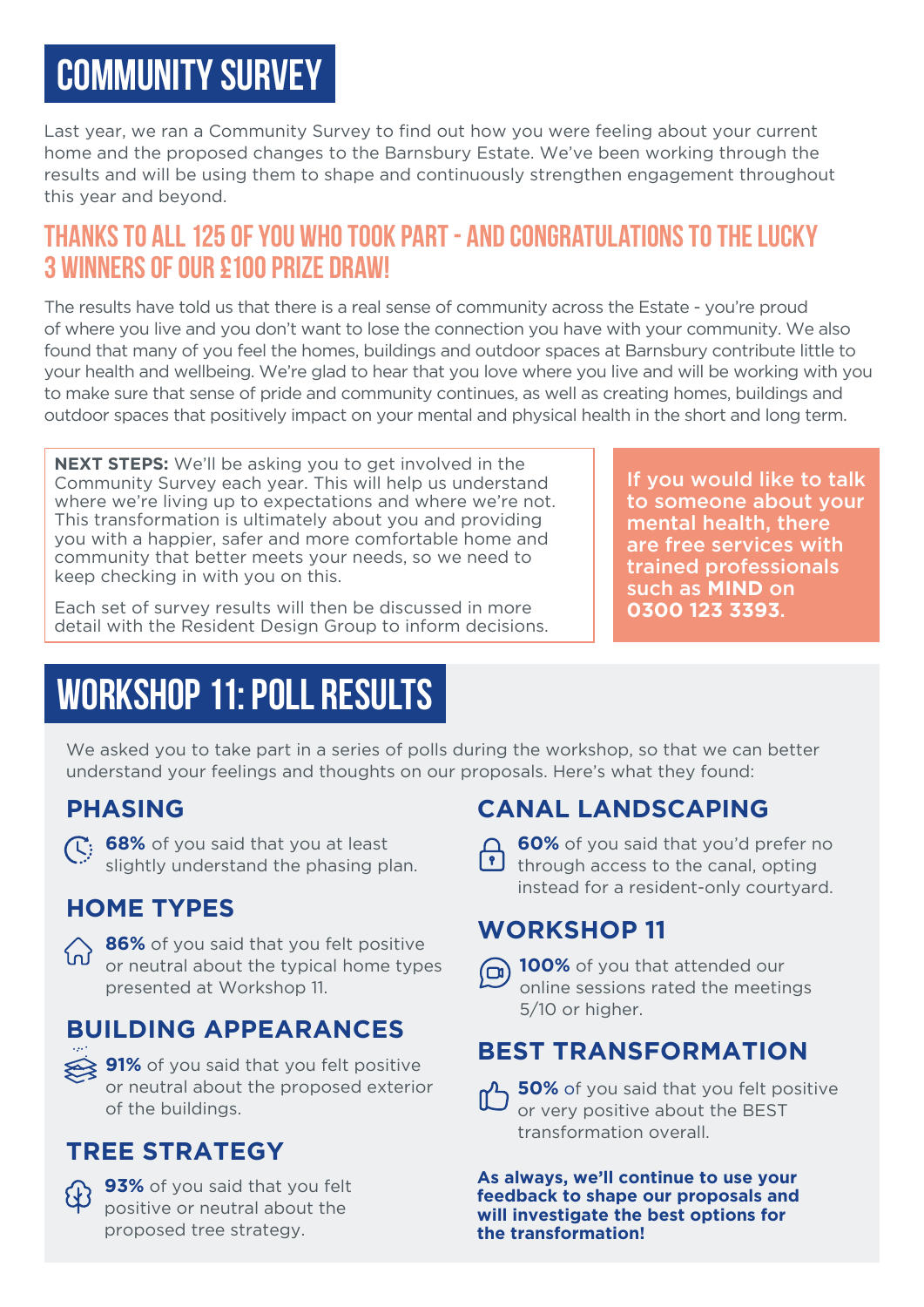## **YOUR QUESTIONS ANSWERED**

### "Can I choose which new home I live in?"

You will be offered a new home that is sized to reflect your housing need and provide the correct number of bedrooms. Additionally, if your household has any medical requirements that requires either a wheelchair home or adaptations you will be offered a home to suit these needs following an occupational therapist assessment.

We'll continue to meet with you in order to discuss your new home and we'll try to meet your preference as far as possible.

### "Can you confirm the resident courtyard gardens will be dog free areas?"

Yes, the resident courtyard gardens will be dog free to ensure that all residents can comfortably share the space.

### "Will all residents on the estate get priority on all properties or will you be inviting other people and selling off plan?"

Rehousing Newlon residents currently living on the Estate will be the priority for each phase. Existing residents will be rehoused in line with the phasing programme. In order to help finance the project, some of the blocks with homes for sale will be ready before we have rehoused all existing residents.

### "Can I move into the new homes before my current home is redeveloped?"

Once all the residents have been rehoused from the phase being developed, if there are any surplus homes the remaining will be allocated on a needs basis with a priority given to overcrowded or wheelchair households.

#### "How big are the resident courtyard gardens going to be?"

These courtyards range from approximately 420 sq.m to 940 sq.m. For comparison, the existing fenced off green space along Barnsbury Road is around 420 sq.m, which is comparable to the smaller courtyard gardens. We will also ensure that these are better designed as well as increasing in size.

#### "Is it possible to have a review of the housing needs survey (HNS) before each phase is built?"

Newlon will regularly update the HNS and ensure your need is known before your phase. You can contact Newlon if your circumstances have changed and your housing need can be updated accordingly.

### "How will the bikes and bin stores work in the new scheme?"

There will be an individual bike and bin store for each block, which have been designed to provide enough bins and bike spaces to reflect the number of people within each block. These will both be secured with fob access.

Bin stores are naturally ventilated to reduce smells and provide general, recycling and food waste bins. There will also be bulk bin stores located across Phase 1A and Phase 1B for larger items.

#### "Is it possible to provide storage within the hallways for larger items, such as trolleys and pushchairs?"

In accordance with modern space standards, every home includes usable built in storage which is sized to reflect the number of people within a household. There'll also be outdoor private amenity for each home, either a balcony or ground floor terrace.